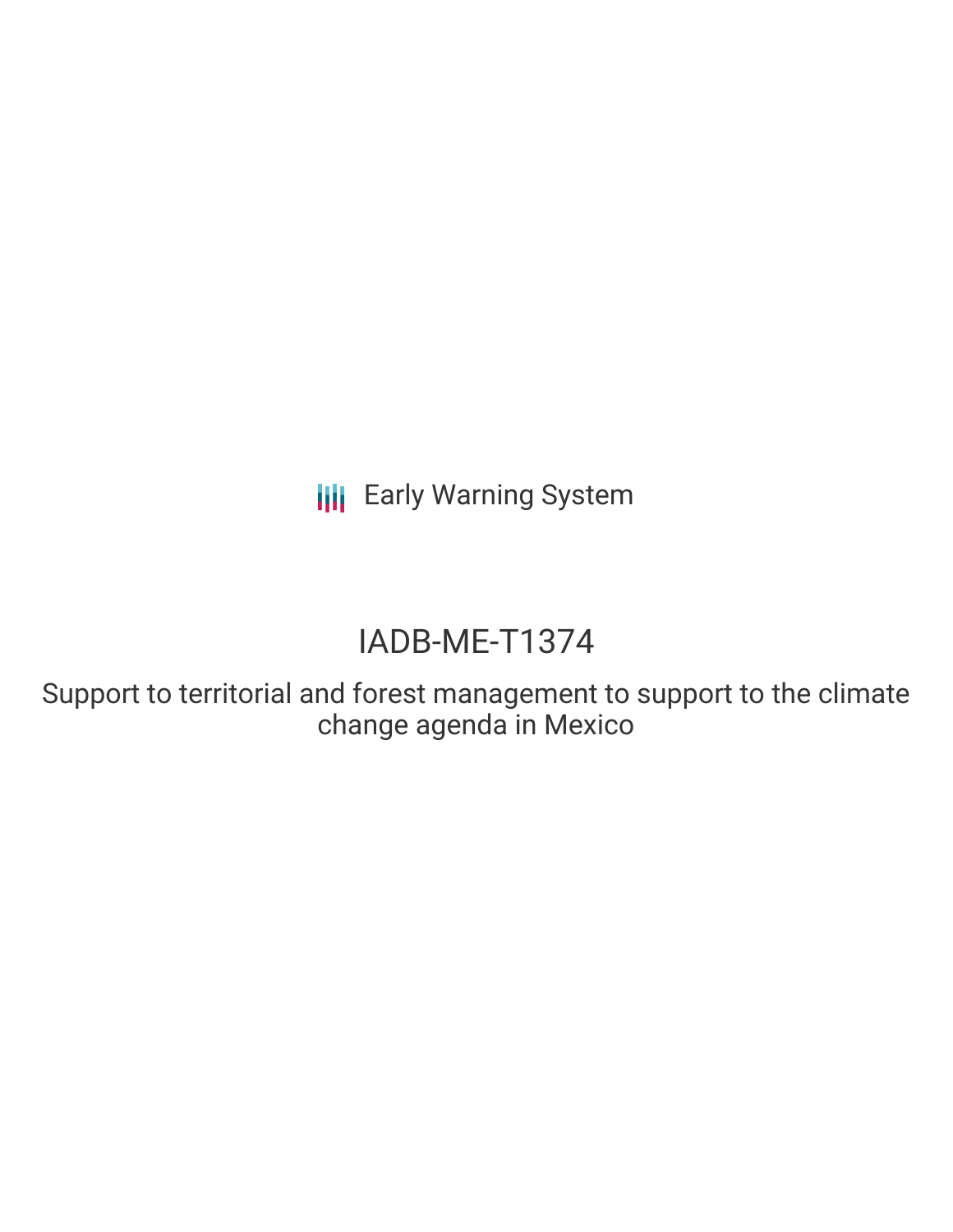

#### **Quick Facts**

| <b>Countries</b>               | Mexico                                 |
|--------------------------------|----------------------------------------|
| <b>Financial Institutions</b>  | Inter-American Development Bank (IADB) |
| <b>Status</b>                  | Active                                 |
| <b>Bank Risk Rating</b>        | C                                      |
| <b>Voting Date</b>             | 2018-10-18                             |
| <b>Borrower</b>                | Government of Mexico                   |
| <b>Sectors</b>                 | <b>Climate and Environment</b>         |
| <b>Investment Type(s)</b>      | Grant                                  |
| <b>Investment Amount (USD)</b> | $$0.50$ million                        |
| <b>Project Cost (USD)</b>      | $$0.50$ million                        |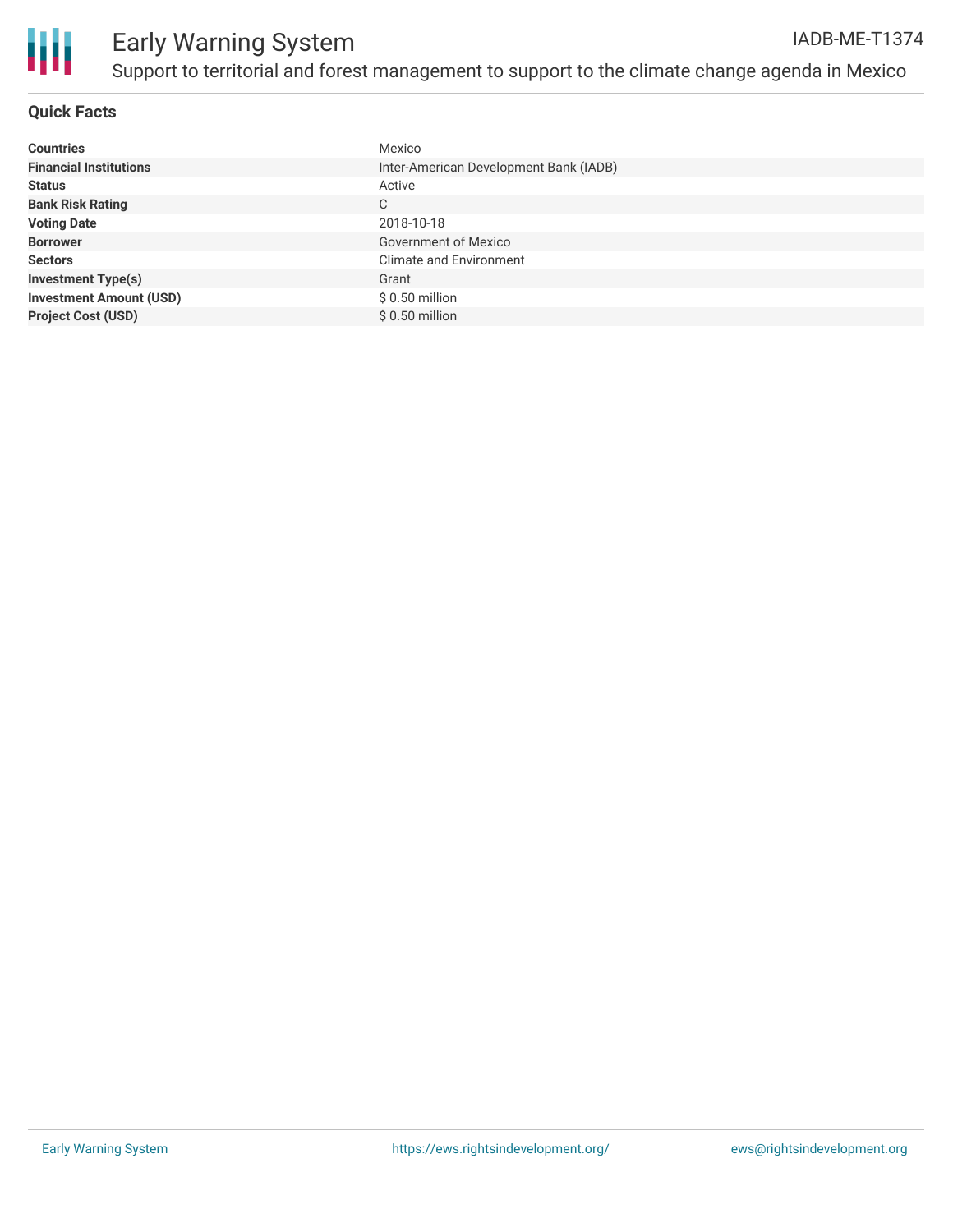

## **Project Description**

The main objective is to strengthen the Government of Mexico, through the National Forest Commission (CONAFOR), in the strengthening of capacities for land management in the forest sector, in order to contribute to achieving the objectives of the Loan Based on Results (ME-L1268), and therefore those of Mexico's climate change agenda and its Nationally Determined Contribution (NDC)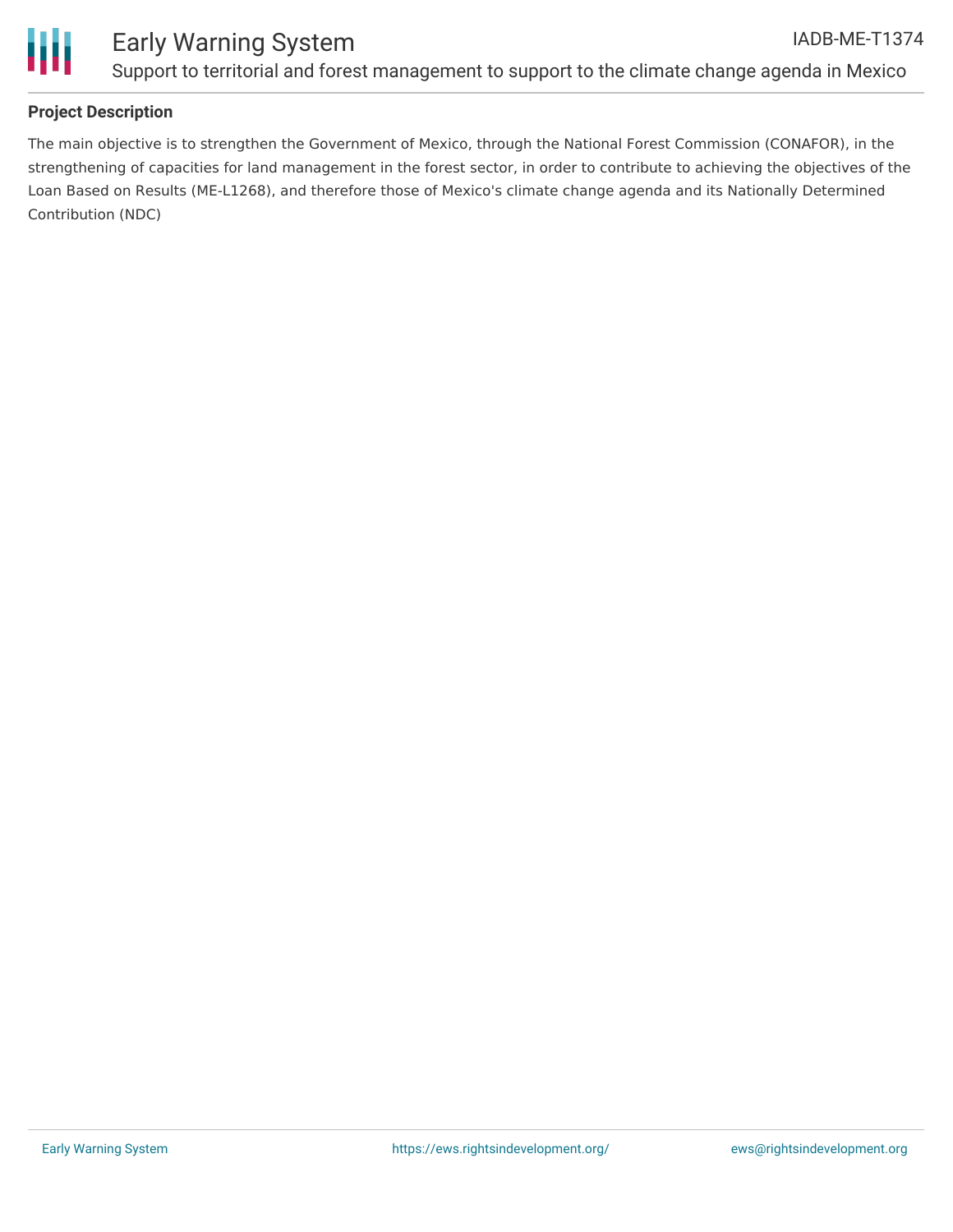

#### Early Warning System Support to territorial and forest management to support to the climate change agenda in Mexico IADB-ME-T1374

#### **Investment Description**

• Inter-American Development Bank (IADB)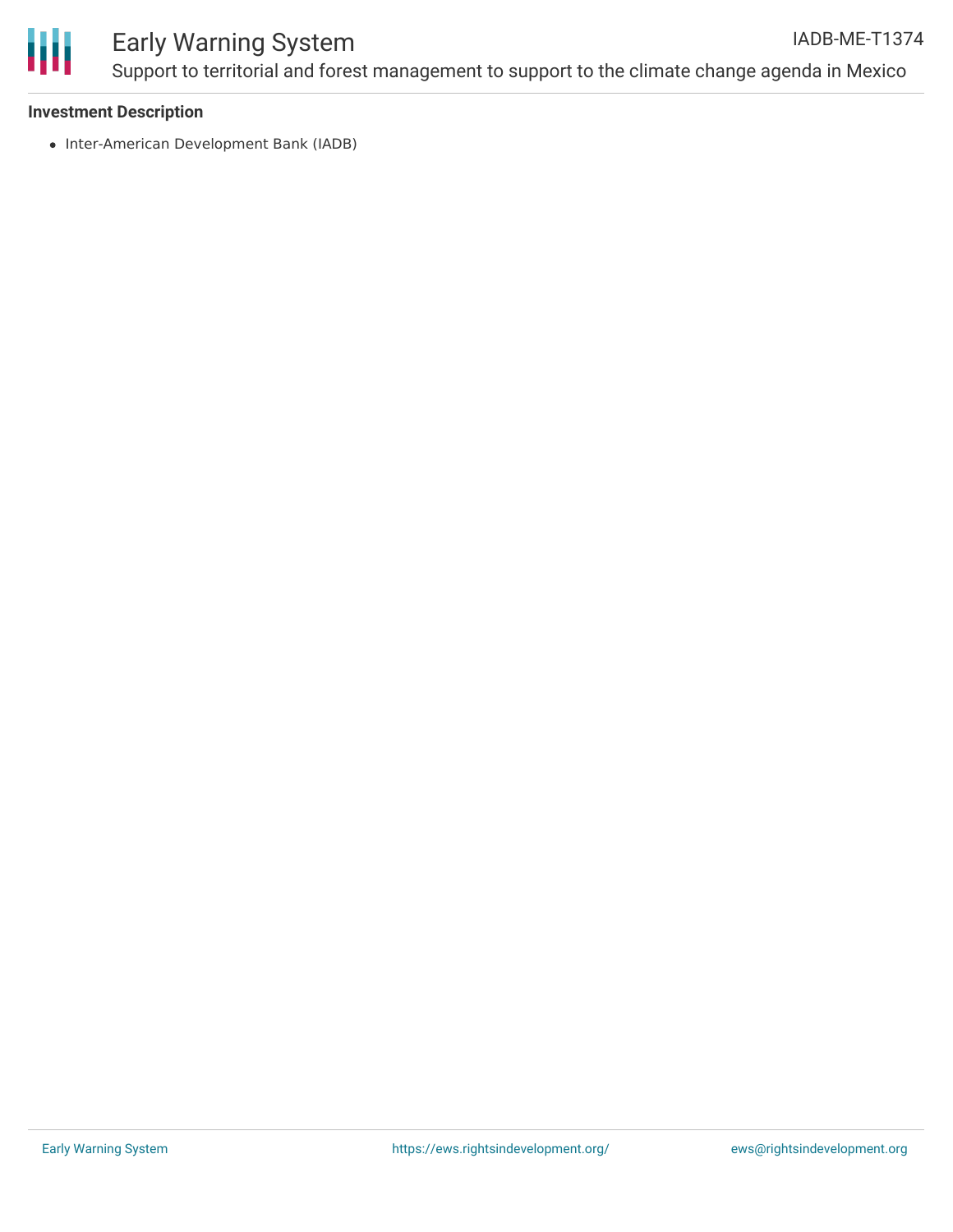

## **Contact Information**

#### ACCOUNTABILITY MECHANISM OF IADB

The Independent Consultation and Investigation Mechanism (MICI) is the independent complaint mechanism and fact-finding body for people who have been or are likely to be adversely affected by an Inter-American Development Bank (IDB) or Inter-American Investment Corporation (IIC)-funded project. If you submit a complaint to MICI, they may assist you in addressing the problems you raised through a dispute-resolution process with those implementing the project and/or through an investigation to assess whether the IDB or IIC is following its own policies for preventing or mitigating harm to people or the environment. You can submit a complaint by sending an email to MICI@iadb.org. You can learn more about the MICI and how to file a complaint at http://www.iadb.org/en/mici/mici,1752.html (in English) or http://www.iadb.org/es/mici/mici,1752.html (Spanish).